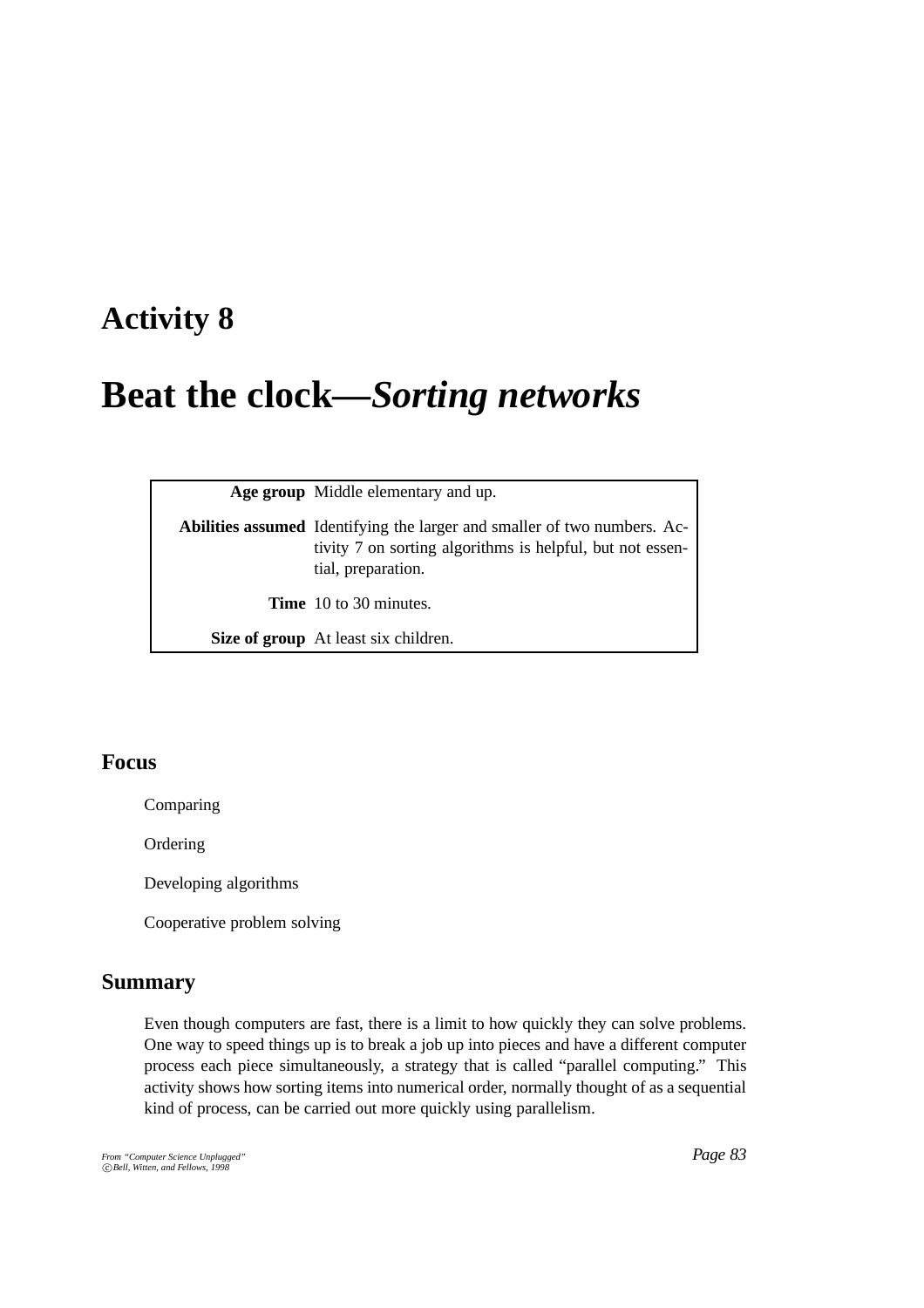#### ACTIVITY 8. BEAT THE CLOCK—*SORTING NETWORKS*



Figure 8.1: A sorting network

# **Technical terms**

Parallel computation; concurrency; sorting.

# **Materials**

Chalk or other material for marking on the ground,

two sets of six cards, such as the ones in the blackline master on page 89, and

a stopwatch.

# **What to do**

- 1. Before working with the children, mark out the network shown in Figure 8.1 on the ground. It needs to be large enough for children to run around it following the lines, and the circles and squares must be obvious. There are several ways of marking the network. Possibilities include
	- drawing with chalk on an asphalt playground,
	- construction site ribbon "stapled" to the grass with small pieces of masking tape,
	- masking tape on the floor,
	- string or streamers attached to the ground with tape, and
	- mowing paths through long grass.
- 2. If the children have not already done the activity on sorting (Activity 7), discuss the frequent need for computers to sort lists of items into order (Activity 7 gives information about this).
- 3. Show the children the sorting network (Figure 8.1) drawn on the ground, and explain how they will use it, as follows.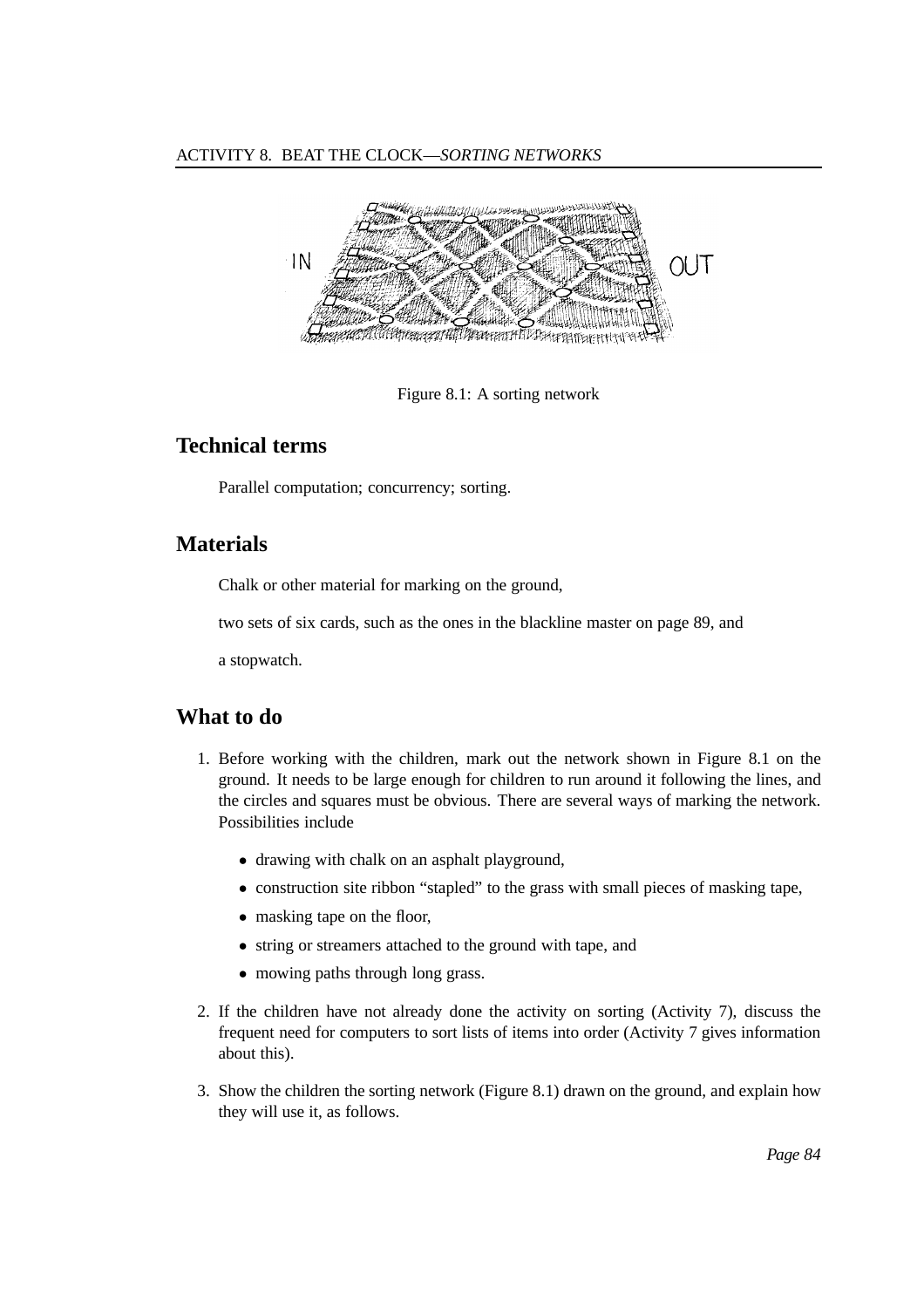

Figure 8.2: An example flow of numbers through a sorting network

Divide the children up into teams of six. One team uses the network at a time. Give each member of the team a card with a number from 1 to 6 on it (see the blackline master on page 89). The members of a team start at the six squares on the left-hand side of the network, in a random order. Children advance along the lines marked, and when they reach a circle they wait for someone else to arrive. When there are two children in a circle they compare cards. The one with the smaller number takes the exit to their left, and the other to their right (it can be helpful if the line to the right is thicker to remind them that the larger number goes that way). When they arrive at the six squares on the right they should have ended up in ascending numerical order of cards. Figure 8.2 shows an example of the numbers flowing through the network of Figure 8.1, with the sorted numbers coming out on the right.

4. Once the children have understood the goal, and have had a trial run, use the stopwatch to time how long each team takes to get through the network. Now use cards with larger numbers (such as the three-digit ones in the blackline master on page 89). For older children, make up cards with even larger numbers that will take some effort to compare or with words, to be compared alphabetically. The idea is to see which team can get through the network quickest. In the rush it is possible that the numbers will end up unsorted, or that a lone child will be left standing in the middle of the network. In both cases the team has made an error, and must start again.

#### **Variations and extensions**

Once the children have understood the operation of a node (circle) in the network, where the smaller value goes left and the other goes right, all sorts of variations can be explored using this as a building block. One simple question that they should be able to answer is "what happens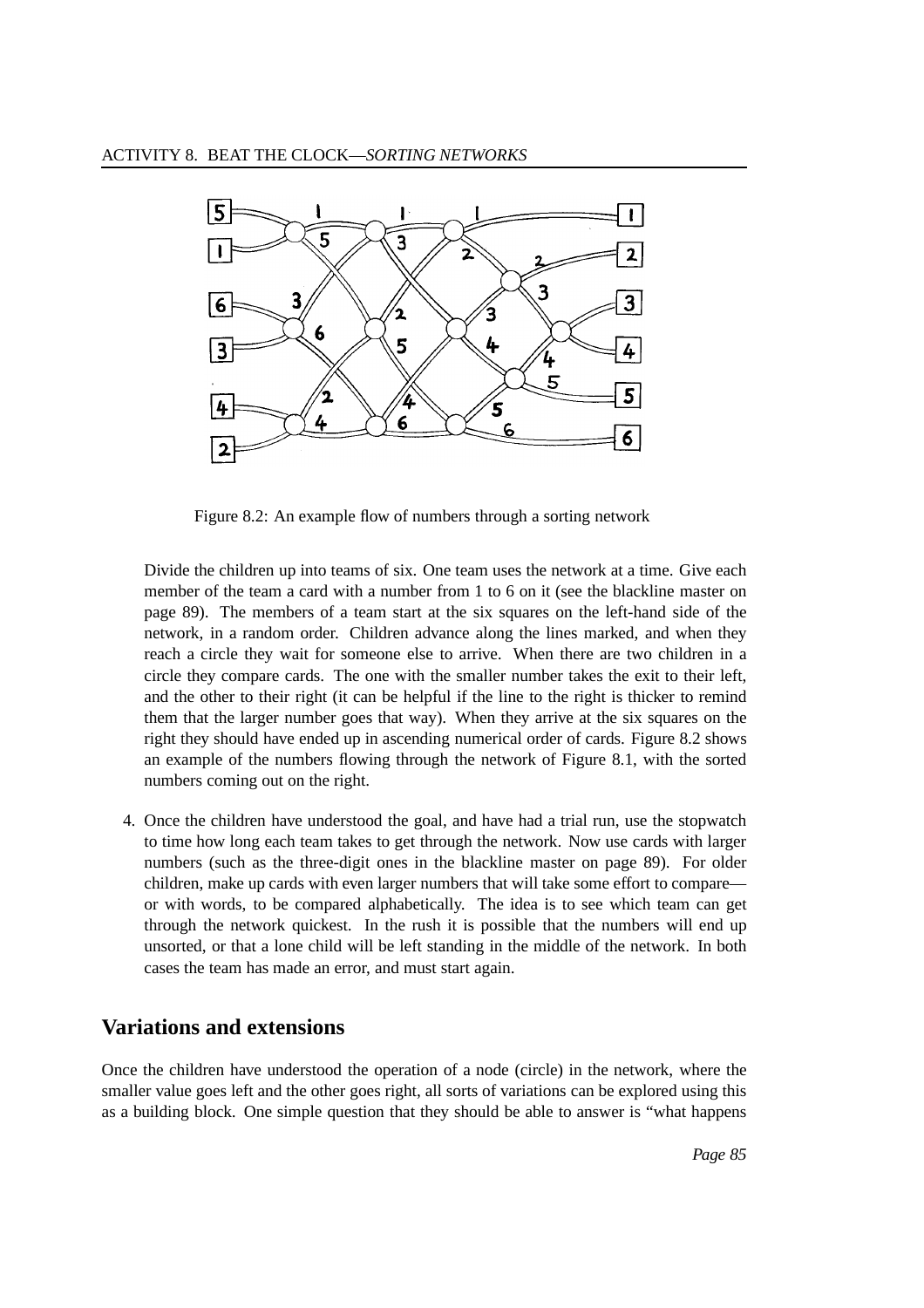

Figure 8.3: A smaller sorting network



Figure 8.4: Two different networks for sorting four input values

if the smaller one goes right instead of left and vice versa?" (The numbers will be sorted in reverse order.) Another question for them to try to answer is "does it work if the network is used backwards?" (It will not necessarily work, and the children should be able to find an example of an input that comes out in the wrong order.)

The children can try to design smaller and larger networks. For example, Figure 8.3 shows a network that sorts just three numbers, which children should try to come up with on their own.

The network for sorting a particular number of inputs is not unique. For example, Figure 8.4 shows two different networks that will sort four inputs. Which is the faster? (The second one is. Whereas the first requires all comparisons to be done serially, one after the other, the second has some being performed at the same time. The first network is an example of serial processing, whereas the second uses parallel processing to run faster.)

Figure 8.5 shows a larger sorting network which can be used if a group is keen to tackle something a bit more challenging.

The networks can also be used to find the minimum or maximum value of the inputs. For example, Figure 8.6 shows a network with eight inputs, and the single output will contain the minimum of the inputs (the other values will be left at the dead ends in the network).

Discuss processes from everyday experience that can (and can't) be accelerated using parallelism. For example, cooking a meal would be a lot slower using only one cooking element, because the items would have to be cooked one after the other. Likewise, when building a house, it is possible to have several people work on different tasks at the same time. What kinds of jobs can be completed more quickly by employing more people? What kinds of jobs can't?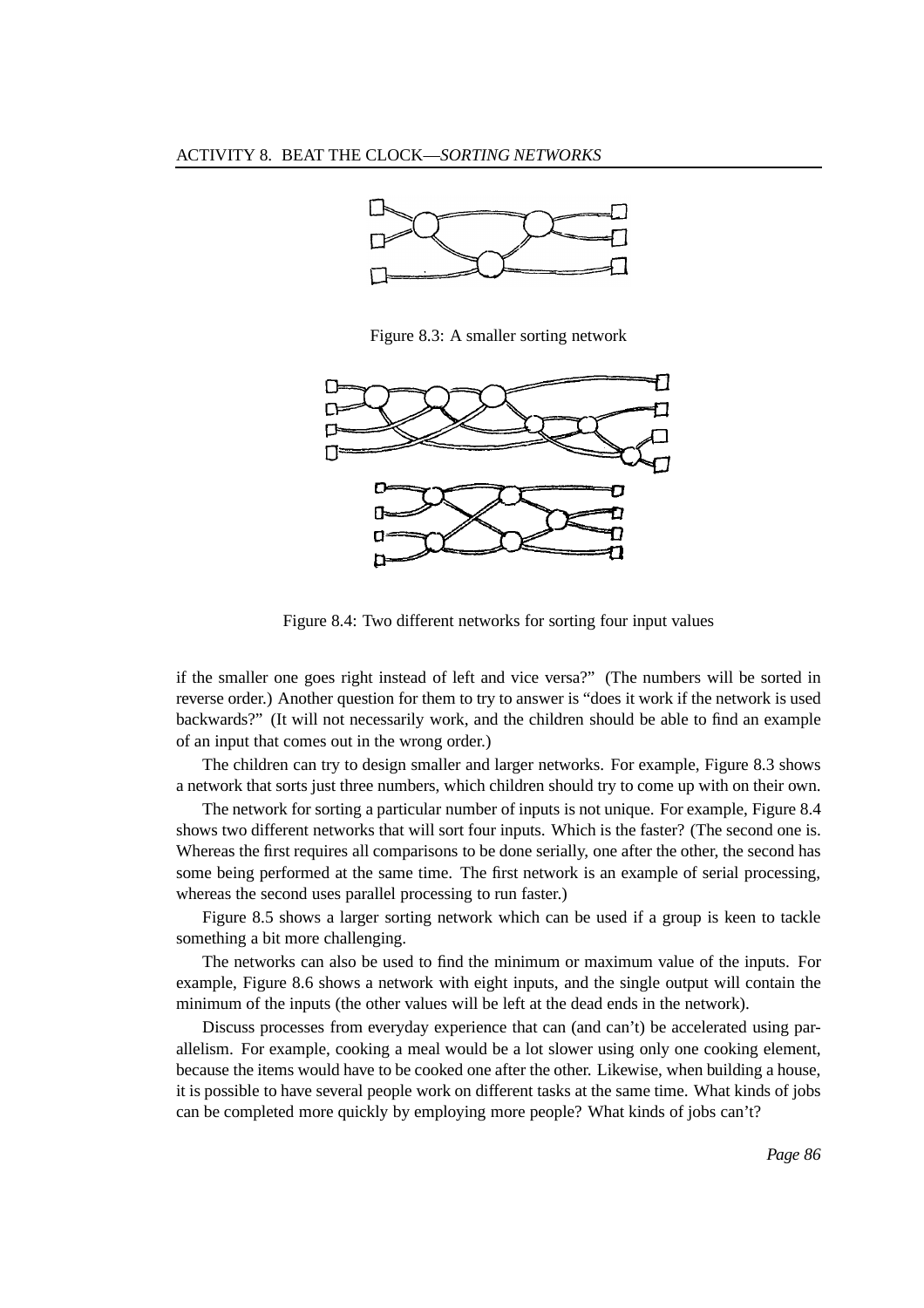

Figure 8.5: A larger sorting network



Figure 8.6: A network that finds the smallest of eight numbers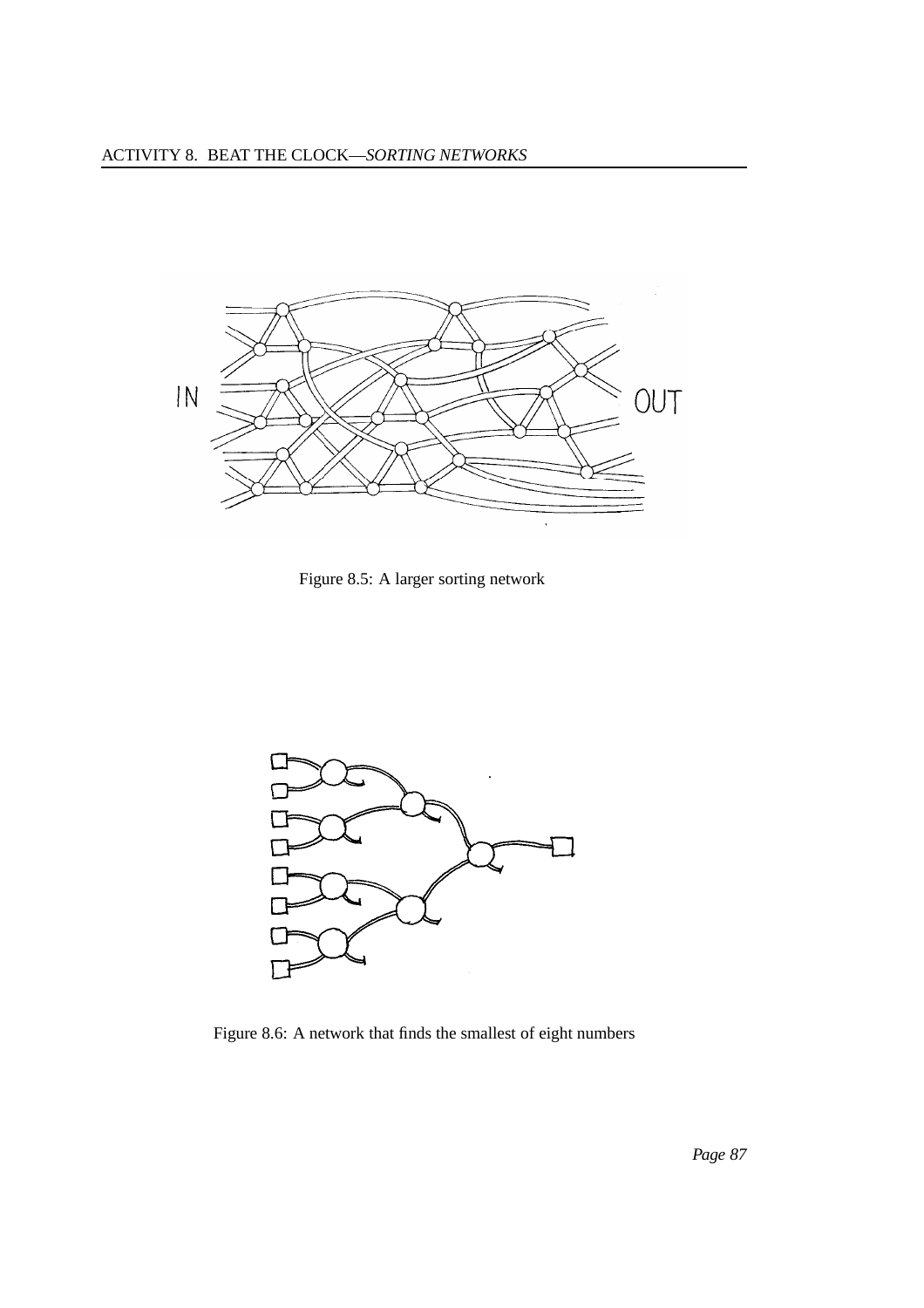#### **What's it all about?**

The power of computers is increasing at a mind-boggling rate. Their speed doubles approximately every two years, and their memory capacity doubles even more often, yet their price remains roughly constant. With this exponential rate of growth of readily available computing power, it is hard to understand why people persistently complain that their computer is too slow. Yet they do, and those who can afford to are quick to upgrade when faster models come out. As we see what computers are capable of and find more uses to put them to, our expectations rise dramatically. Today's lowly word processor would have been unimaginable only 25 years ago, and a kid's drawing program would have been a research project back then.

Some people need faster computers so badly that they can't even wait a couple of years until computers are faster. Motivated by these needs, computer scientists explore ways to make computations happen more quickly without having to get faster computers. One way of doing this is to write programs that do their task using fewer computational steps. This approach is explored in the searching and sorting activities (Activities 6 and 7).

Another approach to solving problems faster is to have several computers work on different parts of the task at the same time. This can only be done if the task can be broken up into independent parts. This is not always possible, but computer scientists have found that a lot of everyday tasks can be parallelised, including searching a database and sorting data into order. This activity shows how the problem of sorting a list into order can be decomposed into a number of comparison operations, many of which can be carried out at the same time.

For example, in Figure 8.2, up to three comparisons are made in parallel. Even though a total of twelve comparisons will be made in the process of sorting the numbers, many of them are performed simultaneously, and the overall time will be that required for just five comparison steps. This parallel network sorts the list more than twice as quickly as a system that can only perform one comparison at a time.

Isn't parallel processing expensive? Well, yes, it is a bit. But most of the money you spend on a computer goes into the screen, the keyboard, the box, the power supply, the disk unit, ... even the desk you put it on. The processor chip is really quite cheap, and having a dozen (or even a hundred) of them inside the box instead of just one isn't going to affect the price of the computer as much as you might think.

Not all tasks can be completed more quickly by using parallel computation. As an analogy, imagine one person digging a ditch ten feet long. The task could be completed almost ten times as quickly if ten people each dug one foot of the ditch. However, the same strategy could not be applied to a ditch ten feet deep—the second foot is not accessible until the first foot has been dug. And although one woman can bear a child in nine months, it is not possible to speed up the process and have nine women work together to bear a child in one month!

#### **Further reading**

Chapter 10 of *Algorithmics* by David Harel discusses parallelism and concurrency, including sorting networks, and the analogies with ditch-digging and pregnancy.